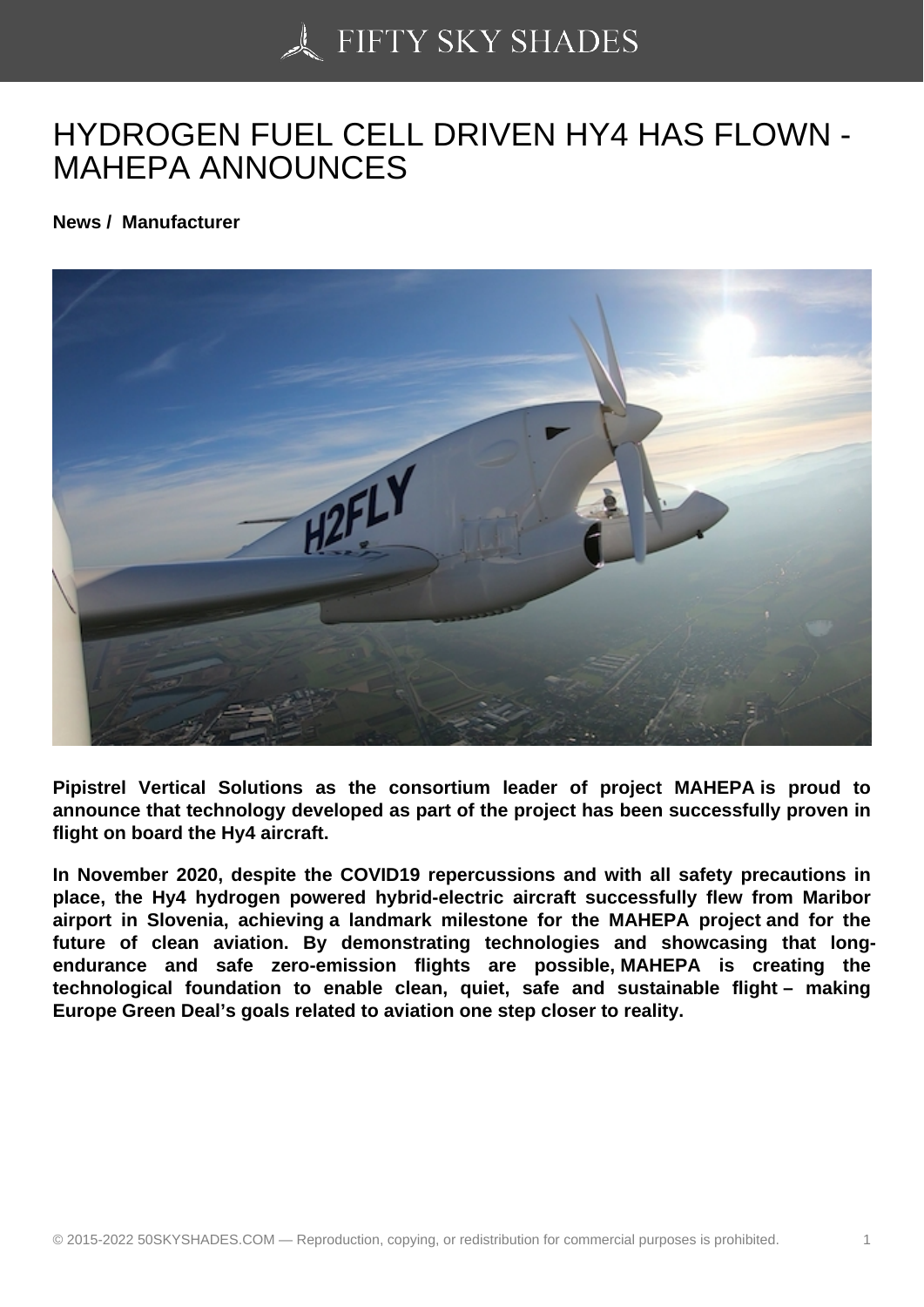

With the renovated and optimized fuel cell system technology developed in MAHEPA and in strong cooperation with multiple national projects, the Hy4 became the most powerful hydrogen fuel-celldriven aircraft ever made, directly flying into the next era of air transport. First qualification tests and data dissemination show that the full redundant Hy4 powertrain architecture allows an upscaling of the modular technology.